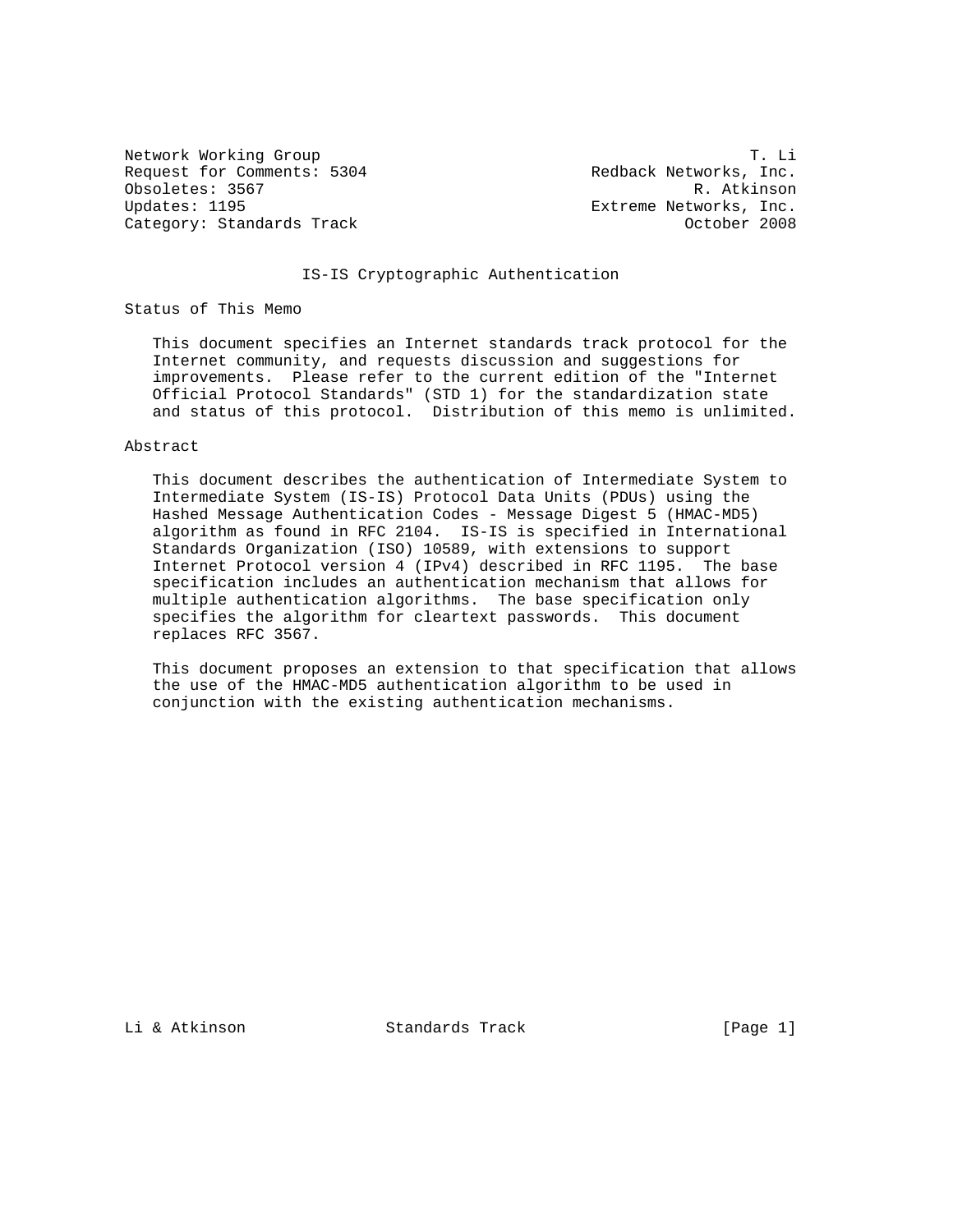Table of Contents

|    | Introduction $\ldots \ldots \ldots \ldots \ldots \ldots \ldots \ldots \ldots$ |  |  |  |  |  |
|----|-------------------------------------------------------------------------------|--|--|--|--|--|
|    | Authentication Procedures 3                                                   |  |  |  |  |  |
|    | 2.1. Implementation Considerations 5                                          |  |  |  |  |  |
|    |                                                                               |  |  |  |  |  |
|    |                                                                               |  |  |  |  |  |
|    |                                                                               |  |  |  |  |  |
|    |                                                                               |  |  |  |  |  |
|    |                                                                               |  |  |  |  |  |
|    |                                                                               |  |  |  |  |  |
|    |                                                                               |  |  |  |  |  |
| 5. |                                                                               |  |  |  |  |  |
|    |                                                                               |  |  |  |  |  |
|    | 6.1. Normative References 8                                                   |  |  |  |  |  |
|    | 6.2. Informative References 9                                                 |  |  |  |  |  |

Li & Atkinson Standards Track [Page 2]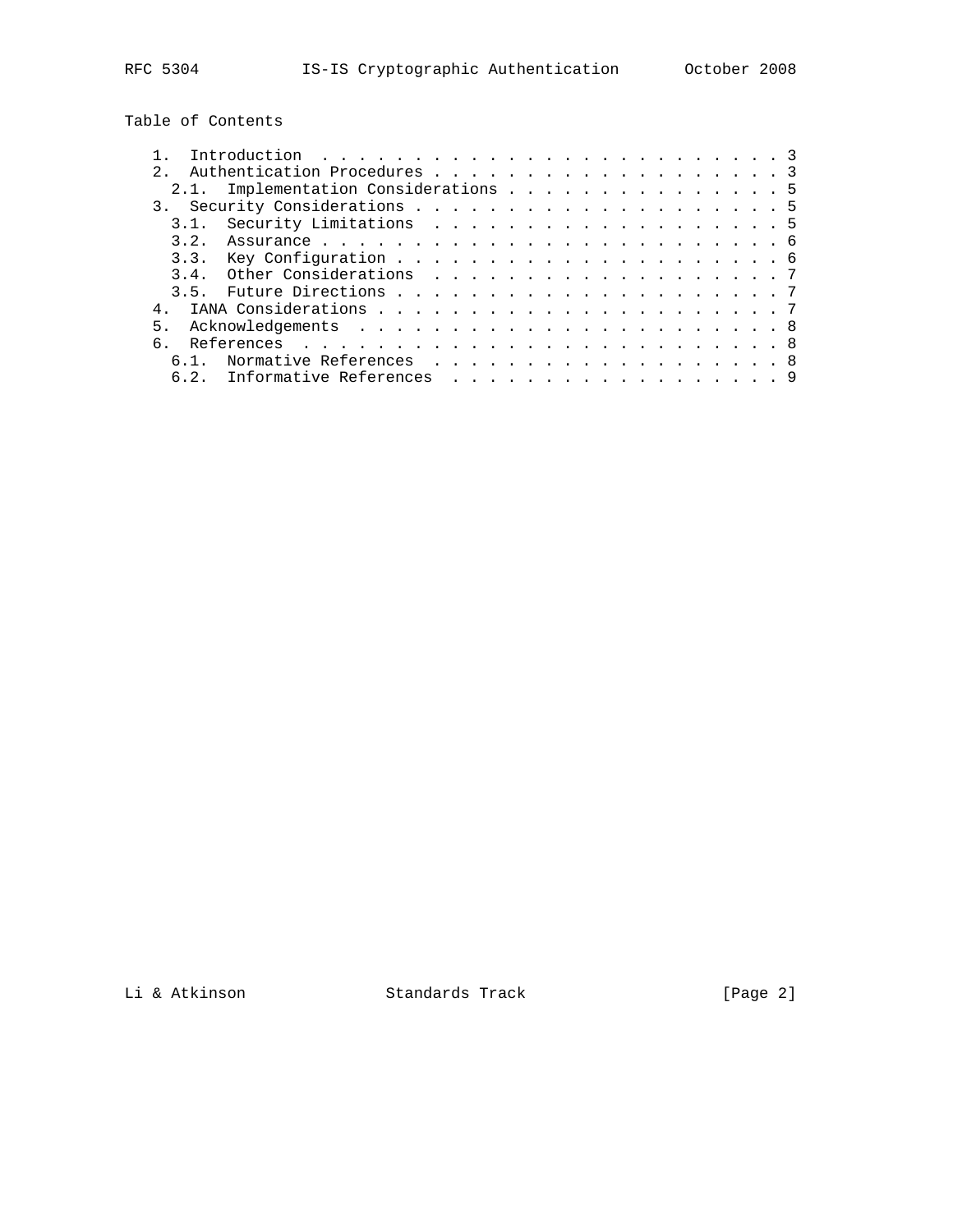## 1. Introduction

 The IS-IS protocol, as specified in [ISO-10589], provides for the authentication of Link State Protocol Data Units (LSPs) through the inclusion of authentication information as part of the LSP. This authentication information is encoded as a Type-Length-Value (TLV) tuple. The use of IS-IS for IPv4 networks is described in [RFC1195].

 The type of the TLV is specified as 10. The length of the TLV is variable. The value of the TLV depends on the authentication algorithm and related secrets being used. The first octet of the value is used to specify the authentication type. Type 0 is reserved, type 1 indicates a cleartext password, and type 255 is used for routing domain private authentication methods. The remainder of the TLV value is known as the Authentication Value.

 This document extends the above situation by allocating a new authentication type for HMAC-MD5 and specifying the algorithms for the computation of the Authentication Value. This document also describes modifications to the base protocol to ensure that the authentication mechanisms described in this document are effective.

 This document is a publication of the IS-IS Working Group within the IETF. This document replaces [RFC3567], which is an Informational RFC. This document is on the Standards Track. This document has revised Section 3, with the significant addition of a discussion of recent attacks on MD5 in Section 3.2. This document has also added a substantive "IANA Considerations" section to create a missing codepoint registry.

 The key words "MUST", "MUST NOT", "REQUIRED", "SHALL", "SHALL NOT", "SHOULD", "SHOULD NOT", "RECOMMENDED", "MAY", and "OPTIONAL" in this document are to be interpreted as described in [RFC2119].

2. Authentication Procedures

 The authentication type used for HMAC-MD5 is 54 (0x36). The length of the Authentication Value for HMAC-MD5 is 16, and the length field in the TLV is 17.

 The HMAC-MD5 algorithm requires a key K and text T as input [RFC2104]. The key K is the password for the PDU type, as specified in ISO 10589. The text T is the IS-IS PDU to be authenticated with the Authentication Value field (inside of the Authentication Information TLV) set to zero. Note that the Authentication Type is set to 54 and the length of the TLV is set to 17 before authentication is computed. When LSPs are authenticated, the

Li & Atkinson Standards Track [Page 3]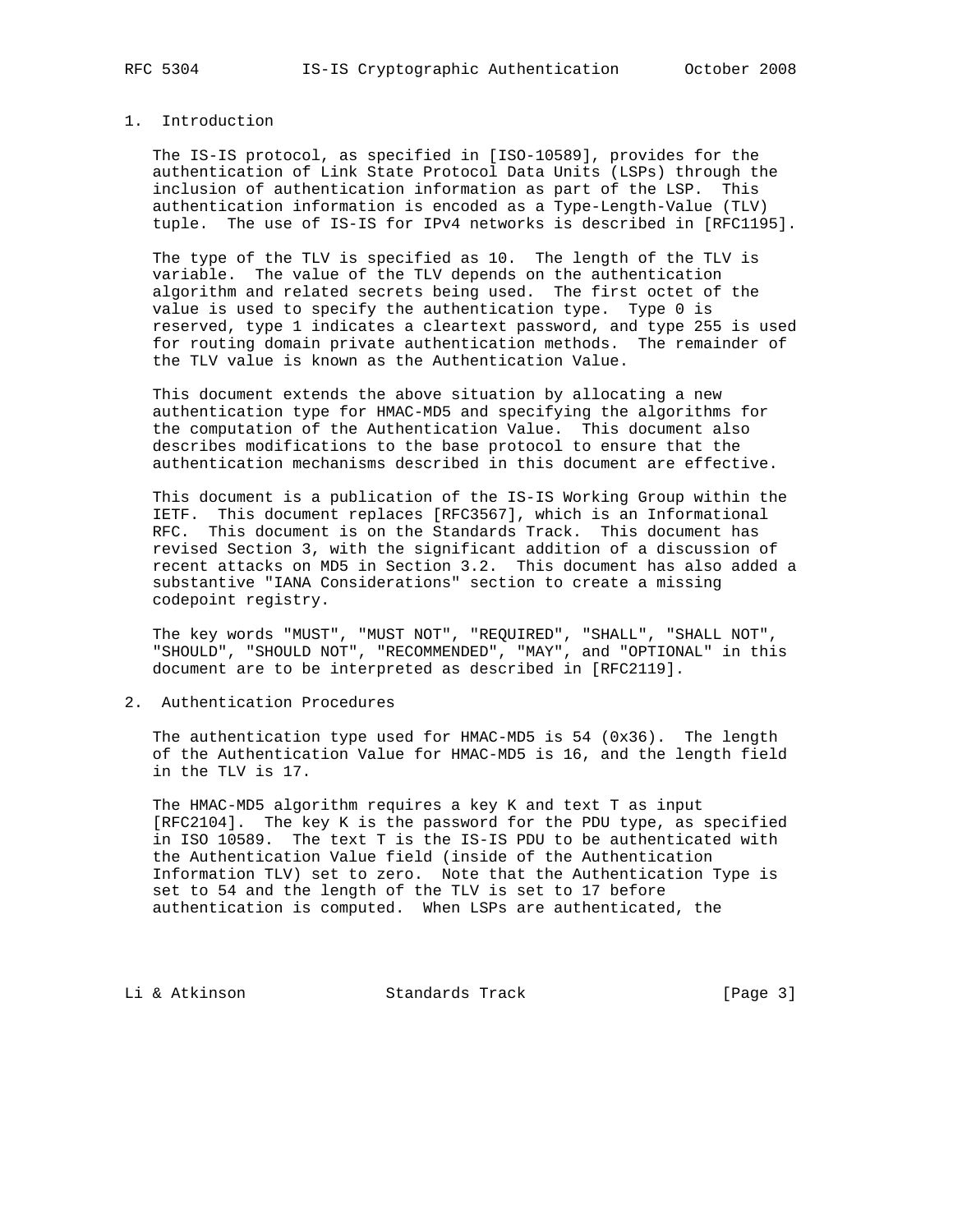Checksum and Remaining Lifetime fields are set to zero (0) before authentication is computed. The result of the algorithm is placed in the Authentication Value field.

 When calculating the HMAC-MD5 result for Sequence Number PDUs, Level 1 Sequence Number PDUs SHALL use the Area Authentication string as in Level 1 Link State PDUs. Level 2 Sequence Number PDUs SHALL use the domain authentication string as in Level 2 Link State PDUs. IS-IS Hello PDUs SHALL use the Link Level Authentication String, which MAY be different from that of Link State PDUs. The HMAC-MD5 result for the IS-IS Hello PDUs SHALL be calculated after the packet is padded to the MTU size, if padding is not disabled. Implementations that support the optional checksum for the Sequence Number PDUs and IS-IS Hello PDUs MUST NOT include the Checksum TLV.

 To authenticate an incoming PDU, a system should save the values of the Authentication Value field, the Checksum field, and the Remaining Lifetime field, set these fields to zero, compute authentication, and then restore the values of these fields.

 An implementation that implements HMAC-MD5 authentication and receives HMAC-MD5 Authentication Information MUST discard the PDU if the Authentication Value is incorrect.

 An implementation MAY have a transition mode where it includes HMAC- MD5 Authentication Information in PDUs but does not verify the HMAC- MD5 Authentication Information. This is a transition aid for networks in the process of deploying authentication.

 An implementation MAY check a set of passwords when verifying the Authentication Value. This provides a mechanism for incrementally changing passwords in a network.

 An implementation that does not implement HMAC-MD5 authentication MAY accept a PDU that contains the HMAC-MD5 Authentication Type. ISes (routers) that implement HMAC-MD5 authentication and initiate LSP purges MUST remove the body of the LSP and add the authentication TLV. ISes implementing HMAC-MD5 authentication MUST NOT accept unauthenticated purges. ISes MUST NOT accept purges that contain TLVs other than the authentication TLV. These restrictions are necessary to prevent a hostile system from receiving an LSP, setting the Remaining Lifetime field to zero, and flooding it, thereby initiating a purge without knowing the authentication password.

Li & Atkinson Standards Track [Page 4]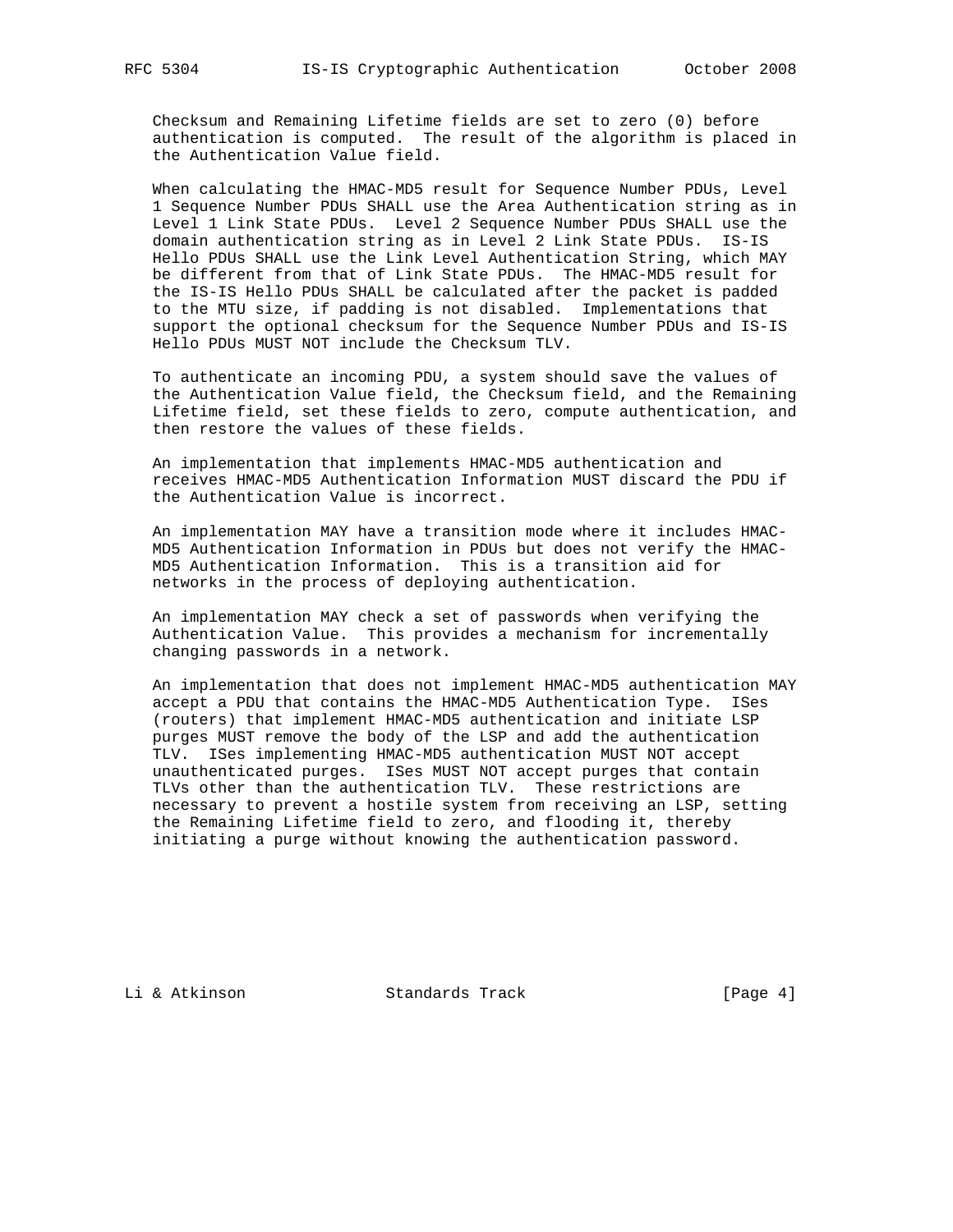### 2.1. Implementation Considerations

 There is an implementation issue that occurs just after password rollover on an IS-IS router and that might benefit from additional commentary. Immediately after password rollover on the router, the router or IS-IS process may restart. If this happens, this causes the LSP Sequence Number to restart from the value 1 using the new password. However, neighbors will reject those new LSPs because the Sequence Number is smaller. The router cannot increase its own LSP Sequence Number because it fails to authenticate its own old LSP that neighbors keep sending to it. So the router cannot update its LSP Sequence Number to its neighbors until all the neighbors time out all of the original LSPs. One possible solution to this problem is for the IS-IS process to detect if any inbound LSP with an authentication failure has the local System ID and also has a higher Sequence Number than the IS-IS process has. In this event, the IS-IS process SHOULD increase its own LSP Sequence Number accordingly and re-flood the LSPs. However, as this scenario could also be triggered by an active attack by an adversary, it is recommended that a counter be kept on this case to mitigate the risk from such an attack.

## 3. Security Considerations

 This document enhances the security of the IS-IS routing protocol. Because a routing protocol contains information that need not be kept secret, privacy is not a requirement. However, authentication of the messages within the protocol is of interest in order to reduce the risk of an adversary compromising the routing system by deliberately injecting false information into that system.

## 3.1. Security Limitations

 The technology in this document provides an authentication mechanism for IS-IS. The mechanism described here is not perfect and does not need to be perfect. Instead, this mechanism represents a significant increase in the work function of an adversary attacking the IS-IS protocol, while not causing undue implementation, deployment, or operational complexity. It provides improved security against passive attacks, as defined in [RFC1704], when compared to cleartext password authentication.

This mechanism does not prevent replay attacks; however, in most cases, such attacks would trigger existing mechanisms in the IS-IS protocol that would effectively reject old information. Denial-of service attacks are not generally preventable in a useful networking protocol [DoS].

Li & Atkinson Standards Track [Page 5]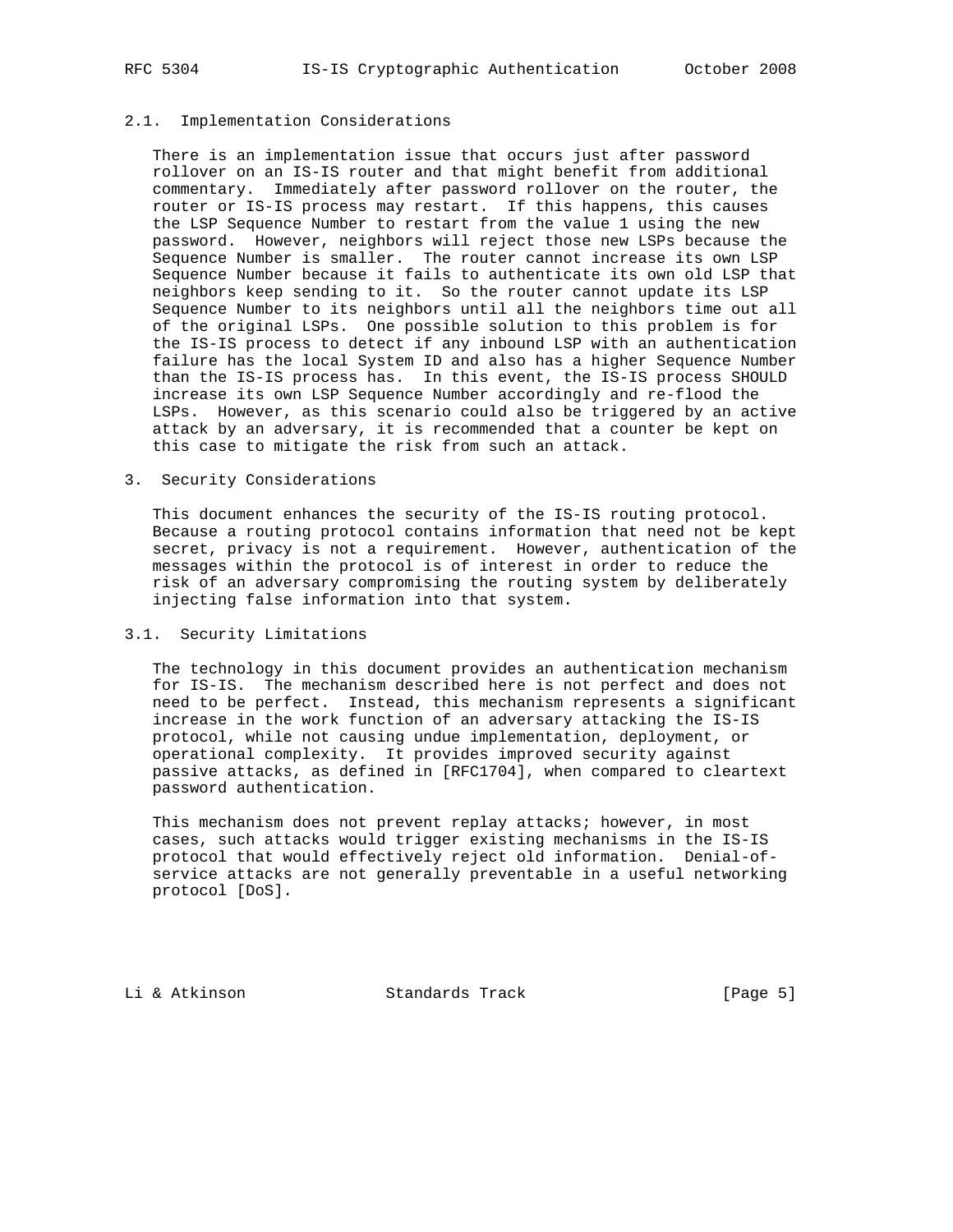The mechanisms in this document do not provide protection against compromised, malfunctioning, or misconfigured routers. Such routers can, either accidentally or deliberately, cause malfunctions that affect the whole routing domain. The reader is encouraged to consult [RFC4593] for a more comprehensive description of threats to routing protocols.

## 3.2. Assurance

 Users need to understand that the quality of the security provided by this mechanism depends completely on the strength of the implemented authentication algorithms, the strength of the key being used, and the correct implementation of the security mechanism in all communicating IS-IS implementations. This mechanism also depends on the IS-IS Authentication Key being kept confidential by all parties. If any of these are incorrect or insufficiently secure, then no real security will be provided to the users of this mechanism.

 Since Dobbertin's attacks on MD5 [Dobb96a] [Dobb96b] [Dobb98] were first published a dozen years ago, there have been growing concerns about the effectiveness of the compression function within MD5. More recent work by Wang and Yu [WY05] accentuates these concerns. However, despite these research results, there are no published attacks at present on either Keyed-MD5 or HMAC-MD5. A recent paper by Bellare [Bell06a] [Bell06b] provides new proofs for the security of HMAC that require fewer assumptions than previous published proofs for HMAC. Those proofs indicate that the published issues with MD5 (and separately with SHA-1) do not create an attack on HMAC-MD5 (or HMAC SHA-1). Most recently, Fouque and others [FLN07] have published new attacks on NMAC-MD4, HMAC-MD4, and NMAC-MD5. However, their attacks are non-trivial computationally, and they have not found an equivalent attack on HMAC-MD5. So, despite the published issues with the MD5 algorithm, there is currently no published attack that applies to HMAC-MD5 as used in this IS-IS specification. As with any cryptographic technique, there is the possibility of the discovery of future attacks against this mechanism.

## 3.3. Key Configuration

 It should be noted that the key configuration mechanism of routers may restrict the possible keys that may be used between peers. It is strongly recommended that an implementation be able to support, at minimum, a key composed of a string of printable ASCII of 80 bytes or less, as this is current practice.

Li & Atkinson Standards Track [Page 6]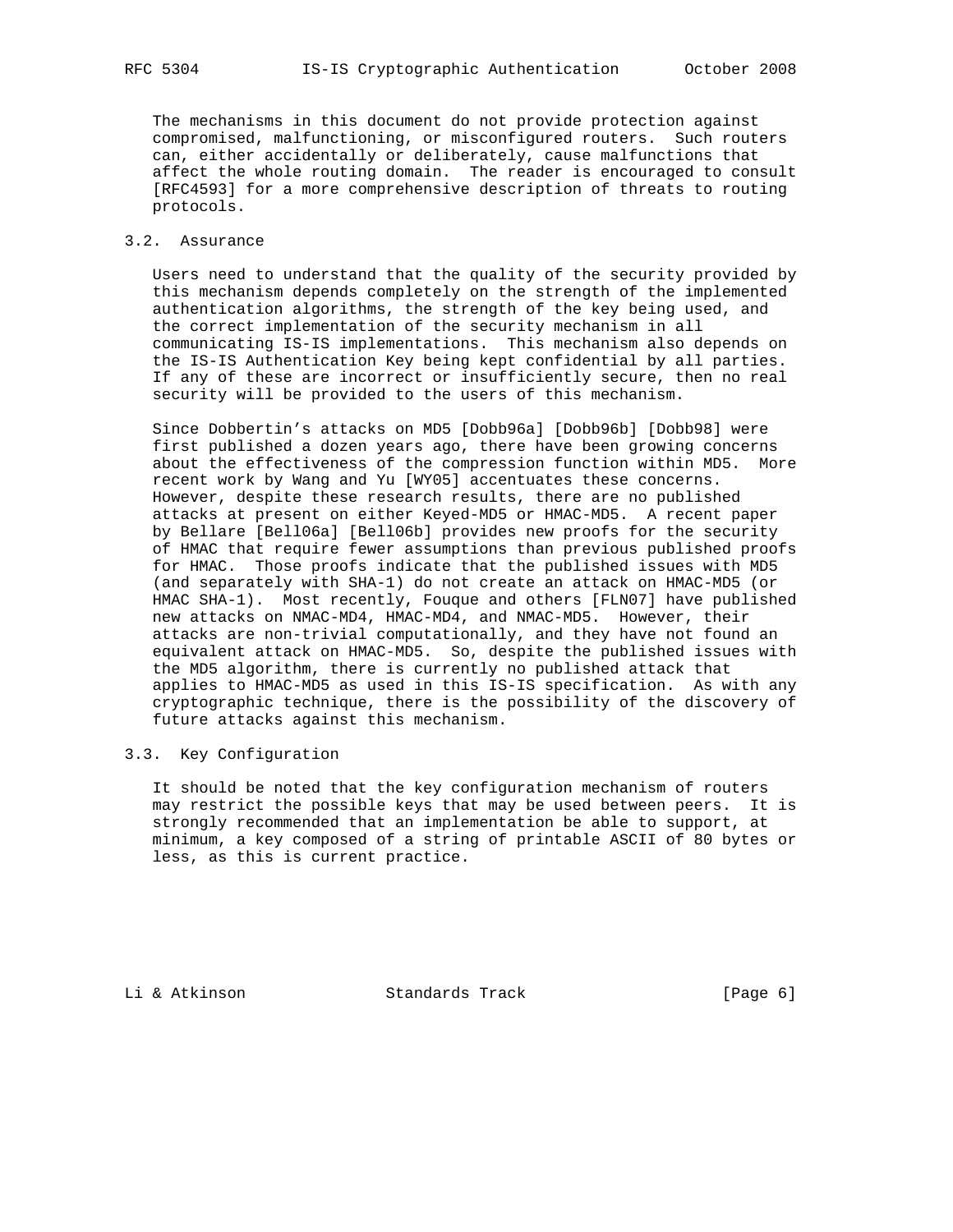## 3.4. Other Considerations

 Changes to the authentication mechanism described here (primarily: to add a Key-ID field such as that of OSPFv2 and RIPv2) were considered at some length, but ultimately were rejected. The mechanism here was already widely implemented in 1999. As of this writing, this mechanism is fairly widely deployed within the users interested in cryptographic authentication of IS-IS. The improvement provided by the proposed revised mechanism was not large enough to justify the change, given the installed base and lack of operator interest in deploying a revised mechanism.

 If and when a key management protocol appears that is both widely implemented and easily deployed to secure routing protocols such as IS-IS, a different authentication mechanism that is designed for use with that key management schema could be added if desired.

## 3.5. Future Directions

 If a stronger authentication were believed to be required, then the use of a full digital signature [RFC2154] would be an approach that should be seriously considered. It was rejected for this purpose at this time because the computational burden of full digital signatures is believed to be much higher than is reasonable, given the current threat environment in operational commercial networks.

 If and when additional authentication mechanisms are defined (for example, to provide a cryptographically stronger hash function), it will also be necessary to define mechanisms that allow graceful transition from the existing mechanisms (as defined in this document) to any future mechanism.

#### 4. IANA Considerations

 IANA has created a new codepoint registry to administer the Authentication Type codepoints for TLV 10. This registry is part of the existing IS-IS codepoints registry as established by [RFC3563] and [RFC3359]. This registry is managed using the Designated Expert policy as described in [RFC5226] and is called "IS-IS Authentication Type Codes for TLV 10".

 The values in the "IS-IS Authentication Type Codes for TLV 10" registry should be recorded in decimal and should only be approved after a designated expert, appointed by the IESG area director, has been consulted. The intention is that any allocation will be accompanied by a published RFC. However, the designated expert can approve allocations once it seems clear that an RFC will be published, allowing for the allocation of values prior to the

Li & Atkinson Standards Track [Page 7]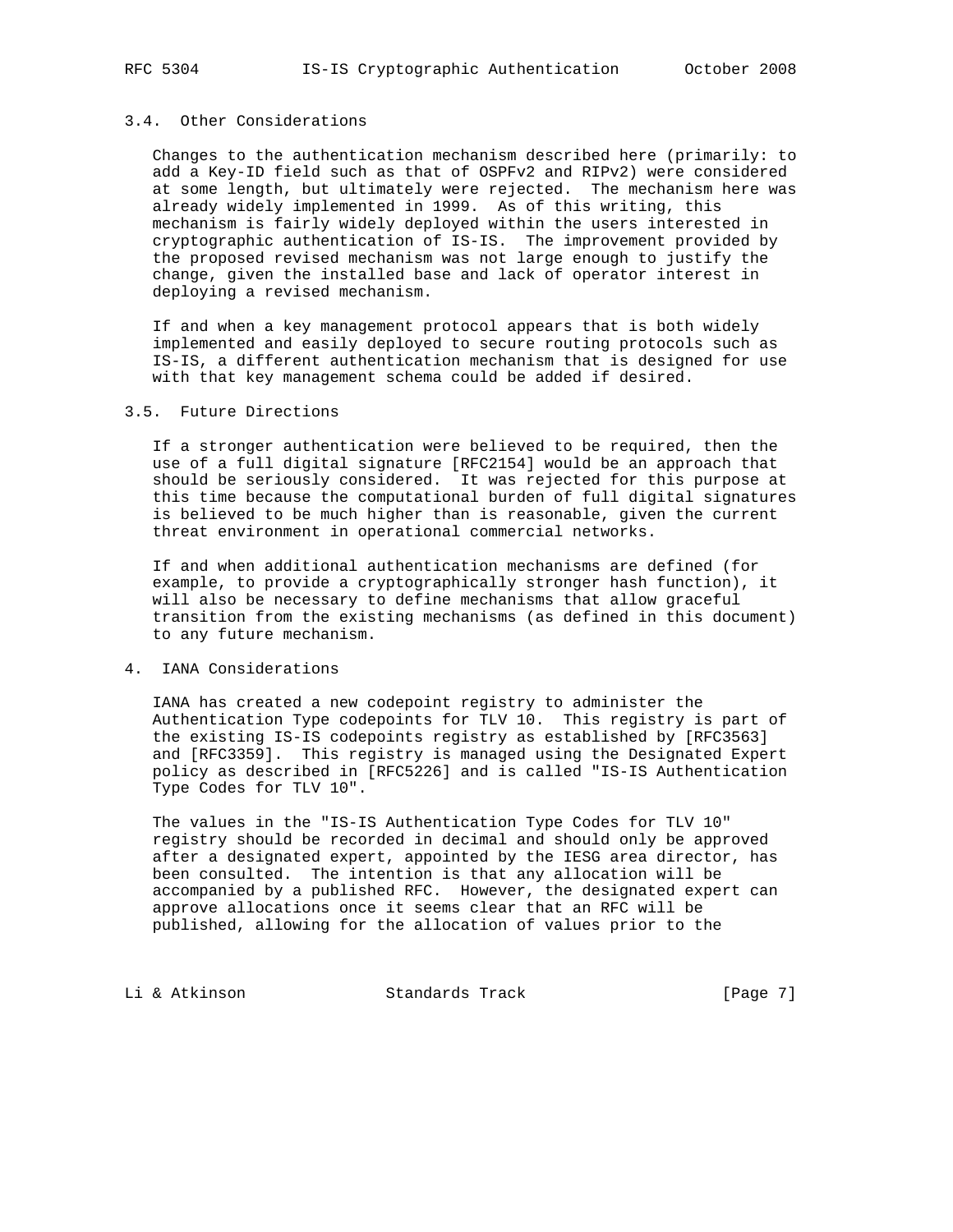document being approved for publication as an RFC. New items should be documented in a publicly and freely available specification. We should also allow external specifications to allocate and use the IS-IS Authentication Type Codes maintained by this registry.

 Initial values for the "IS-IS Authentication Type Codes for TLV 10" registry are given below; future assignments are to be made through Expert Review. Assignments consist of an authentication type name and its associated value.

| Authentication Type Code                         | Value | Reference     |
|--------------------------------------------------|-------|---------------|
| Reserved                                         |       | $[ISO-10589]$ |
| Cleartext Password                               |       | [ISO-10589]   |
| ISO 10589 Reserved                               |       | [ISO-10589]   |
| HMAC-MD5 Authentication                          | 54    | RFC 5304      |
| Routeing Domain private authentication<br>method | 255   | $[ISO-10589]$ |

#### 5. Acknowledgements

 The authors would like to thank (in alphabetical order) Stephen Farrell, Dave Katz, Steven Luong, Tony Przygienda, Nai-Ming Shen, and Henk Smit for their comments and suggestions on this document.

- 6. References
- 6.1. Normative References
	- [ISO-10589] ISO, "Intermediate System to Intermediate System intra domain routeing information exchange protocol for use in conjunction with the protocol for providing the connectionless-mode network service (ISO 8473)", International Standard 10589:2002, Second Edition, 2002.
	- [RFC2104] Krawczyk, H., Bellare, M., and R. Canetti, "HMAC: Keyed- Hashing for Message Authentication", RFC 2104, February 1997.
	- [RFC2119] Bradner, S., "Key words for use in RFCs to Indicate Requirement Levels", BCP 14, RFC 2119, March 1997.

Li & Atkinson Standards Track [Page 8]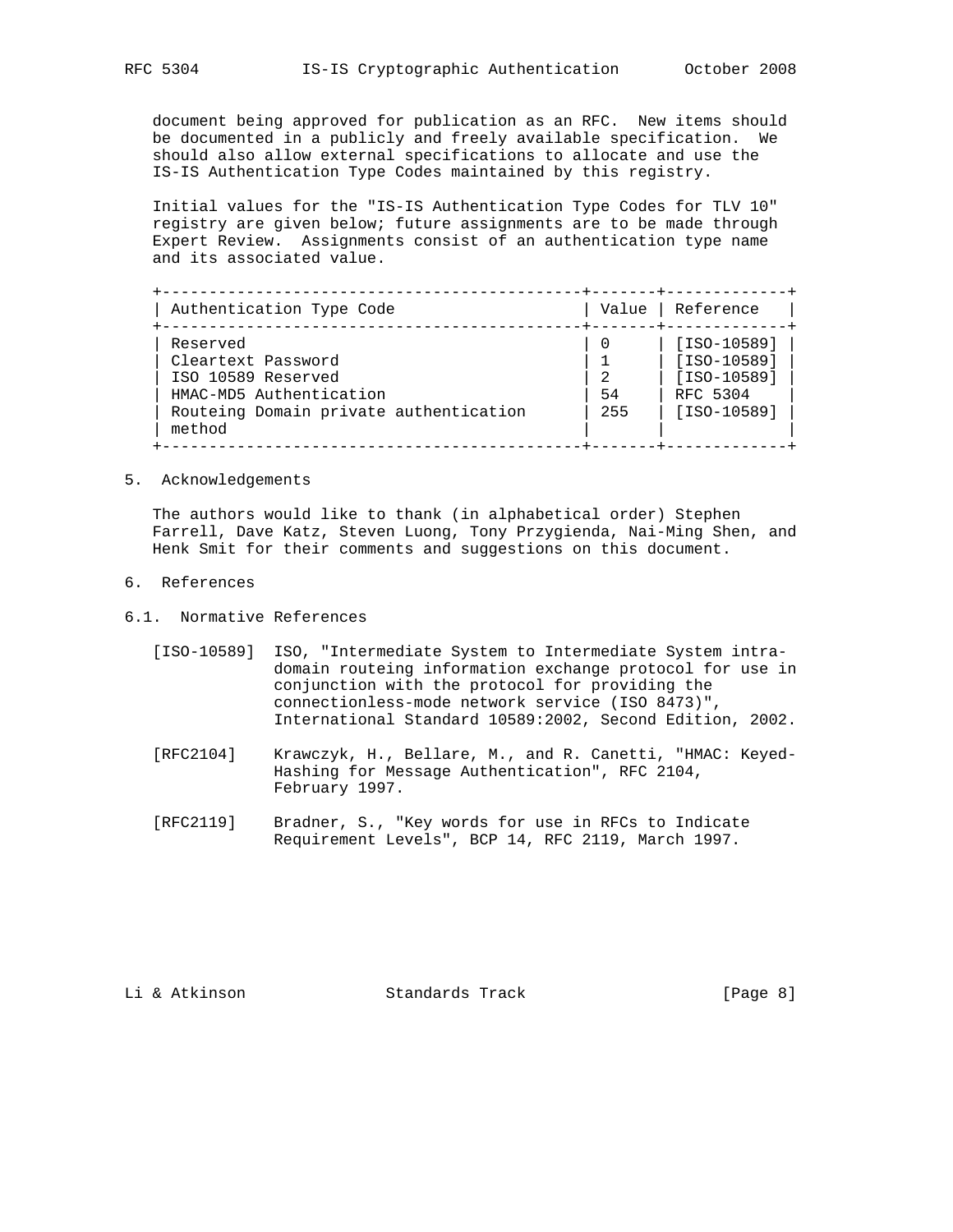RFC 5304 IS-IS Cryptographic Authentication October 2008

# 6.2. Informative References

- [Bell06a] Bellare, M., "New Proofs for NMAC and HMAC: Security without Collision-Resistance", Preliminary Version, in Proceedings of Crypto 2006, Lecture Notes in Computer Science, Vol. 4117, August 2006.
- [Bell06b] Bellare, M., "New Proofs for NMAC and HMAC: Security without Collision-Resistance", August 2006, <http:// www-cse.ucsd.edu/users/mihir/papers/hmac-new.html>.
- [DoS] Voydock, V. and S. Kent, "Security Mechanisms in High level Networks", ACM Computing Surveys Vol. 15, No. 2, June 1983.
- [Dobb96a] Dobbertin, H., "Cryptanalysis of MD5 Compress", EuroCrypt Rump Session 1996, May 1996.
- [Dobb96b] Dobbertin, H., "The Status of MD5 After a Recent Attack", CryptoBytes, Vol. 2, No. 2, 1996.
- [Dobb98] Dobbertin, H., "Cryptanalysis of MD4", Journal of Cryptology, Vol. 11, No. 4, 1998.
- [FLN07] Fouque, P., Leurent, G., and P. Nguyen, "Full Key- Recovery Attacks on HMAC/NMAC-MD5 and NMAC-MD5", Proceedings of Crypto 2007, August 2007.
- [RFC1195] Callon, R., "Use of OSI IS-IS for routing in TCP/IP and dual environments", RFC 1195, December 1990.
- [RFC1704] Haller, N. and R. Atkinson, "On Internet Authentication", RFC 1704, October 1994.
- [RFC2154] Murphy, S., Badger, M., and B. Wellington, "OSPF with Digital Signatures", RFC 2154, June 1997.
- [RFC3359] Przygienda, T., "Reserved Type, Length and Value (TLV) Codepoints in Intermediate System to Intermediate System", RFC 3359, August 2002.
- [RFC3563] Zinin, A., "Cooperative Agreement Between the ISOC/IETF and ISO/IEC Joint Technical Committee 1/Sub Committee 6 (JTC1/SC6) on IS-IS Routing Protocol Development", RFC 3563, July 2003.

Li & Atkinson Standards Track [Page 9]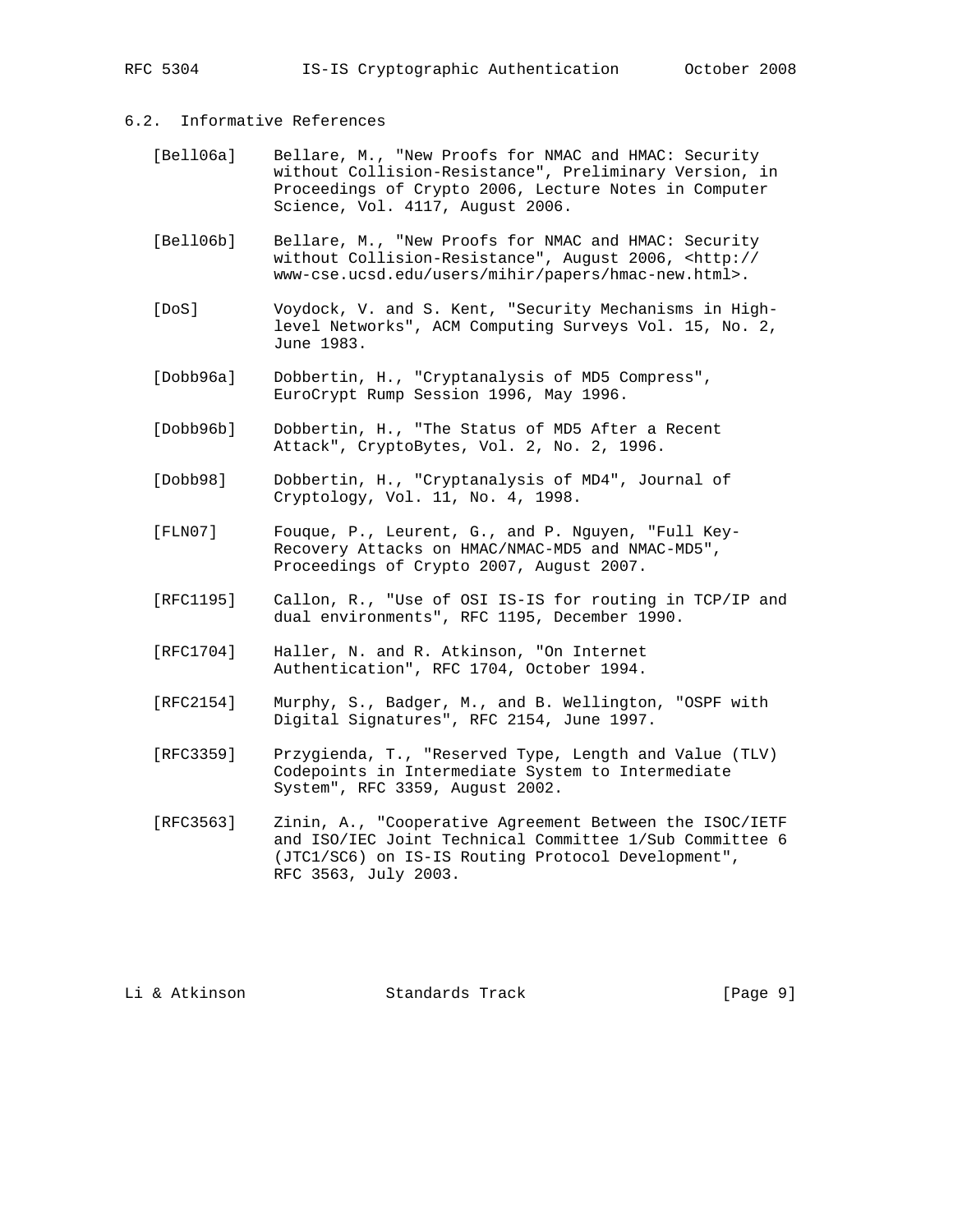- [RFC3567] Li, T. and R. Atkinson, "Intermediate System to Intermediate System (IS-IS) Cryptographic Authentication", RFC 3567, July 2003.
- [RFC4593] Barbir, A., Murphy, S., and Y. Yang, "Generic Threats to Routing Protocols", RFC 4593, October 2006.
- [RFC5226] Narten, T. and H. Alvestrand, "Guidelines for Writing an IANA Considerations Section in RFCs", BCP 26, RFC 5226, May 2008.
- [WY05] Wang, X. and H. Yu, "How to Break MD5 and Other Hash Functions", Proceedings of EuroCrypt 2005, Lecture Notes in Computer Science, Vol. 3494, 2005.

Authors' Addresses

 Tony Li Redback Networks, Inc. 300 Holger Way San Jose, CA 95134 USA

 Phone: +1 408 750 5160 EMail: tony.li@tony.li

 R. Atkinson Extreme Networks, Inc. 3585 Monroe St. Santa Clara, CA 95051 USA

 Phone: +1 408 579 2800 EMail: rja@extremenetworks.com

Li & Atkinson Standards Track [Page 10]